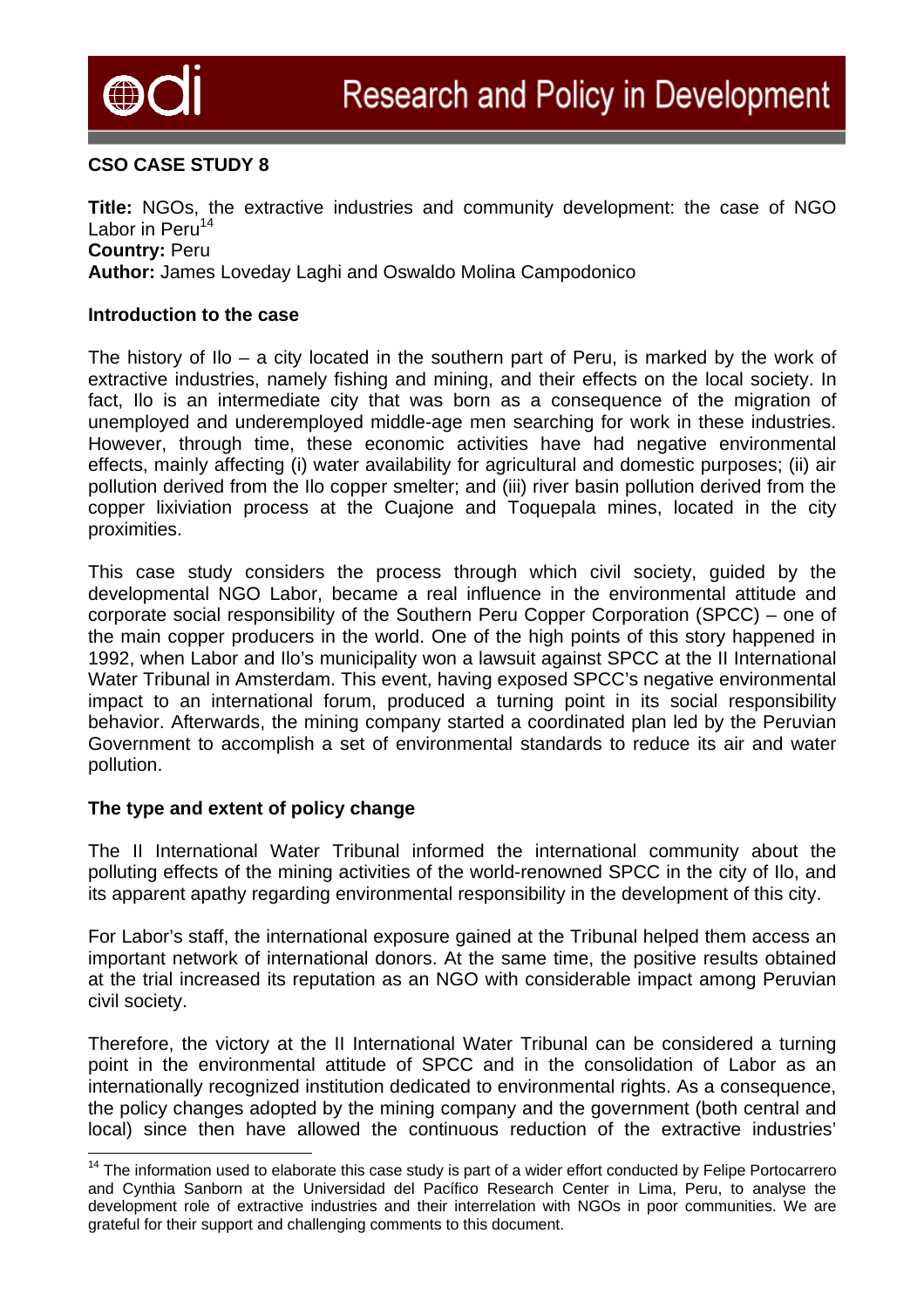

pollution located at the city of Ilo. In addition, civil society is now well aware of its responsibility as guardians of their air, water and other environmental resources.

# **Some thoughts on the explanation of the policy change**

# **a) The policy context**

Soon after Labor was founded in 1981, and when one of its associates was elected to govern the city of Ilo, this NGO and the municipality established a good relationship that lasted for almost 20 years (until 2000), based on their common objective to empower the entire town vis-à-vis SPCC. As a matter of fact, since the beginning of this relationship several Labor associates were elected City mayors. This relationship, although not free from problems, was crucial in the promotion of environmental consciousness among Ilo's citizens and the municipality itself. In this way, Labor's developmental ideas were the starting point for the elaboration of the local government public policy options. At the same time, the city government benefited from Labor's technical support regarding environmental matters.

According to an official from Novib, a key determinant in their decision to finance Labor programs since the early 1990s was the political leverage created by this longstanding relationship between the NGO and the local government. At the end of the day, these institutional linkages were helpful to transform the proposals developed by Labor into public policy.

### **b) The ways CSOs tried to affect policy change and impact**

Since the creation of SPCC's smelter, and for 35 years, its sulphur dioxide emissions were not controlled. Because of the apparent negative effects SPCC mining activities were causing in the city's water resources, and the fact that there were no clear channels available for the southern region to protect their environmental rights, Labor started to seek for a global forum to present its pledges. After the NGO and the municipality of Ilo took notice of the II International Water Tribunal, they decided to present the case against SPCC regarding water depletion and pollution. Once Ilo's environmental problem was chosen as a case to be treated by the II International Water Tribunal, Labor and the local government gained access to financial and technical support from IDRC to produce the relevant information to prove their case.

On December  $2^{nd}$ , 1991, soon after SPCC was notified (November 1991) that the  $llo's$ case was going to be treated at the II International Water Tribunal, the company signed the *Acuerdo de Bases* with the Peruvian State, which would be the cornerstone of SPCC commitment with the preservation of the environment in the region<sup>15</sup>.

Once the Tribunal took place in 1992, SPCC would argue that it was not necessary because of the investment plan ascribed to the recently signed Environmental Program with the State. In addition, SPCC did not accept the Tribunal as a valid forum because of its lack of judicial enforcement powers –and hence neither its ruling.

<span id="page-1-0"></span>l <sup>15</sup> This event shows that till the beginning of the 1990s, all the environmental matters were under the central government jurisdiction, specifically under the administrative responsibilities of the Energy and Mining Ministry. Through time, and although this government instances are still responsible for the country's environmental policy, local governments and civil society play a key role influencing the policy outcomes.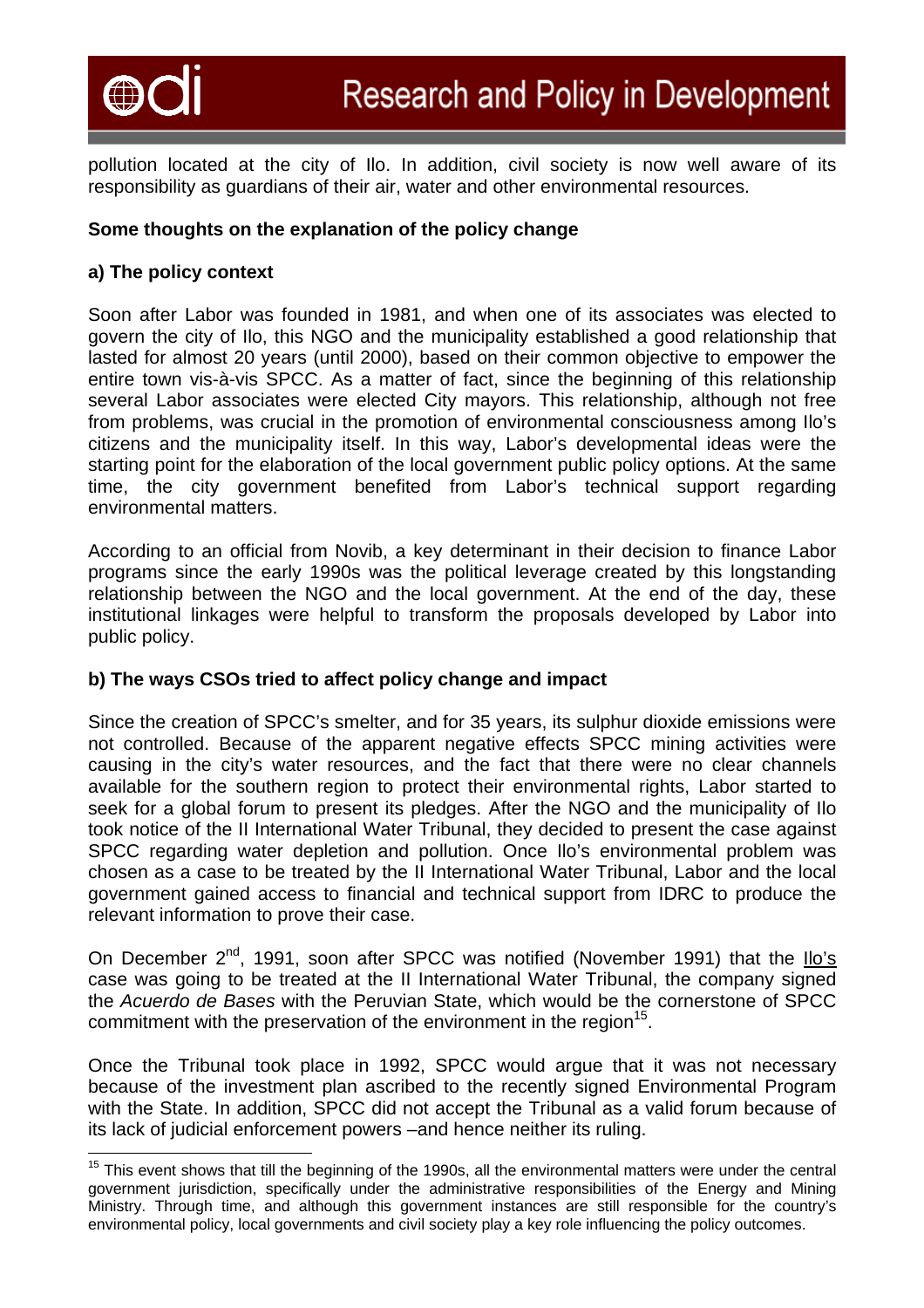

The investments SPCC had to make to reduce its polluting effects, between 1995 and 1998, a couple of years after the II International Water Tribunal, included the installation of 2 sulphuric acid plants that helped to capture 33% of these emissions. This percentage meant that still nearly 424 thousand metric tons of sulphur dioxide went directly to Ilo's atmosphere. According to international comparisons, this number was still considerable: more than 3 times that of Belgium (124) and near 14 times more than Norway (30). These emissions where still far below the 92% capture compromised by the mining company under the treaty signed with the government. Despite the continuing delays on its completion, by 2007 the US\$500 million modernisation of the Copper Smelter should allow the capture of 95% of the sulphur dioxide emissions, finally reducing the environmental problem this industry has produced in Ilo for almost half a century.

Although it is difficult to assess any relationship between the trial and Peruvian public policy regarding environmental matters, the involvement of one of the most important mining companies in the world in this trial without any doubt transformed this case in the cornerstone of the Peruvian environmental policy. Before the process that led to the II Water Tribunal had started, environmental public policy in the country was scarce. Therefore, the environmental program signed between SPCC and the Peruvian Government can be considered a blueprint for future programs signed with other companies whose activities have a negative environmental impact.

The favorable results of Labor at the Tribunal, and the financing network provided by its organizers, helped the NGO obtain more resources that it had previously thought to be possible. Before the proceedings of the Water Tribunal had started, Labor supported its activities by external resources that averaged, from 1981 to 1990, US\$75,000 donated by 6 international organizations. After the Tribunal, during the period between 1991 and 2003, its budget increased to an average of US\$412,000, with 34 international organizations having contributed at least once.

These resources have proven to be extremely important when assessing the impact of Labor's activities in Ilo and in the rest of the southern Peruvian region. Today, Labor's various social, technical and community empowerment programs reach across the southern Andean regions of Peru, and the NGO plays a key role in the National Mining Dialogue, alongside private companies, the Peruvian Government and community organizations. In a nutshell, today, the impact of Labor activities regarding sustainable development initiatives among communities affected by extractive industries is felt all over the Peruvian landscape.

### **c) External influences**

Although the II International Water Tribunal did not have judicial enforcement powers, the trial process, having received important media coverage, worked as a reputational force that in the end helped to change SPCC's environmental attitude. The impact of this case made Shell declare in a public statement directed to the Tribunal's Executive Secretary that they had sold their SPCC's shares due to its negative environmental attitude.

This case was covered by the main TV program in the Netherlands and broadcasted during peak hours. It appeared in the main page of Volkskrant, the most read newspaper in this country, and was also covered by important trade magazines in London, like Metal Bulletin and Waterlines, as well as by other media enterprises in Spain and Germany. A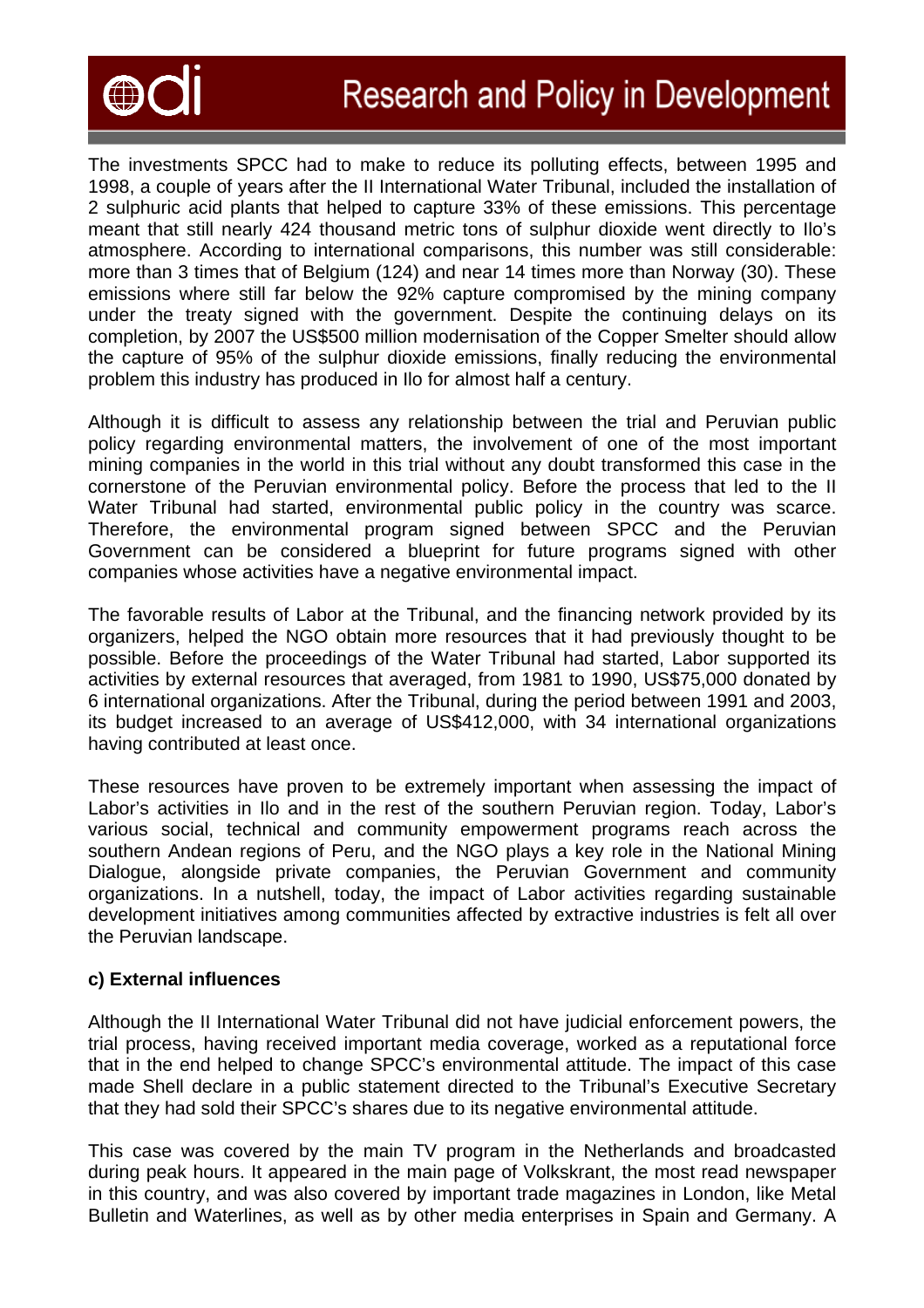

special report on this issue also appeared in June 1992 on the French TV program Thalassa, and media coverage continued even months after the Tribunal had ended.

In the Peruvian context, the trial was closely followed by the most important local newspapers, like El Comercio, Expreso and La República. It should be addressed that opinions were not unanimous: while some of them favored SPCC's position based on their doubts of the environmental knowledge of the members of the jury, others saw in this type of trials as an opportunity to defend the local environment from mining activities. SPCC, trying to balance the negative impact that this trial was causing in its image, increased its advertising expenses.

#### **d) The nature of research-based evidence and mechanisms used to get the evidence into the policy process**

The evidence of air and water pollution produced by Labor's technical crew was indeed crucial to support the case of the environmental negative impact SPCC mining activities had in Ilo. Specifically, the technical studies proved that SPCC's apparently indiscriminate usage of the region's water resources was jeopardizing not only agricultural activities but the water supplies of the town itself. The findings were so clear that during this process, the mining company approached the Peruvian Government to settle its environmental liabilities via a multi-stage program designed to reduce air and water pollution in the region.

In 1995, all the material produced by Labor to support its case at the Water Tribunal was published by one of its associates, Doris Balvín, under the title 'Agua, minería y contaminación: el caso Southern Peru' (Water, mining and pollution: the SPCC case). This book would be the cornerstone for other specialized studies about the environmental problems of Ilo, based on the systematization of relevant information regarding air and water pollution.

In addition, Labor's increasing reputation helped it to obtain new financial resources to establish a better structured program to measure and control air pollution in the entire city. In fact, Labor and the municipality created the Air Monitoring System, a program designed to control air pollution in the different areas of Ilo. All this evidence further supported Labor's arguments that not only were SPCC activities depredating the scarce water resources available to the region, but that it's copper melting facility had a negative impact on the air quality.

Therefore, the pollution evidence provided by Labor has been crucial when assessing SPCC environmental impact in the region and the support to civil society pledges for a more responsible attitude towards the community's sustainable development.

### **Lessons learned**

The main lesson regarding this case study is how civil society can transform its welfare demands into public policy through the conjunction of interests with the local government. In this respect, this case shows the importance of adequate political leadership of the local authorities and the financial support from international agencies to protect the CSO's environmental and developmental rights, even if having to confront resource-rich, mining enterprises.